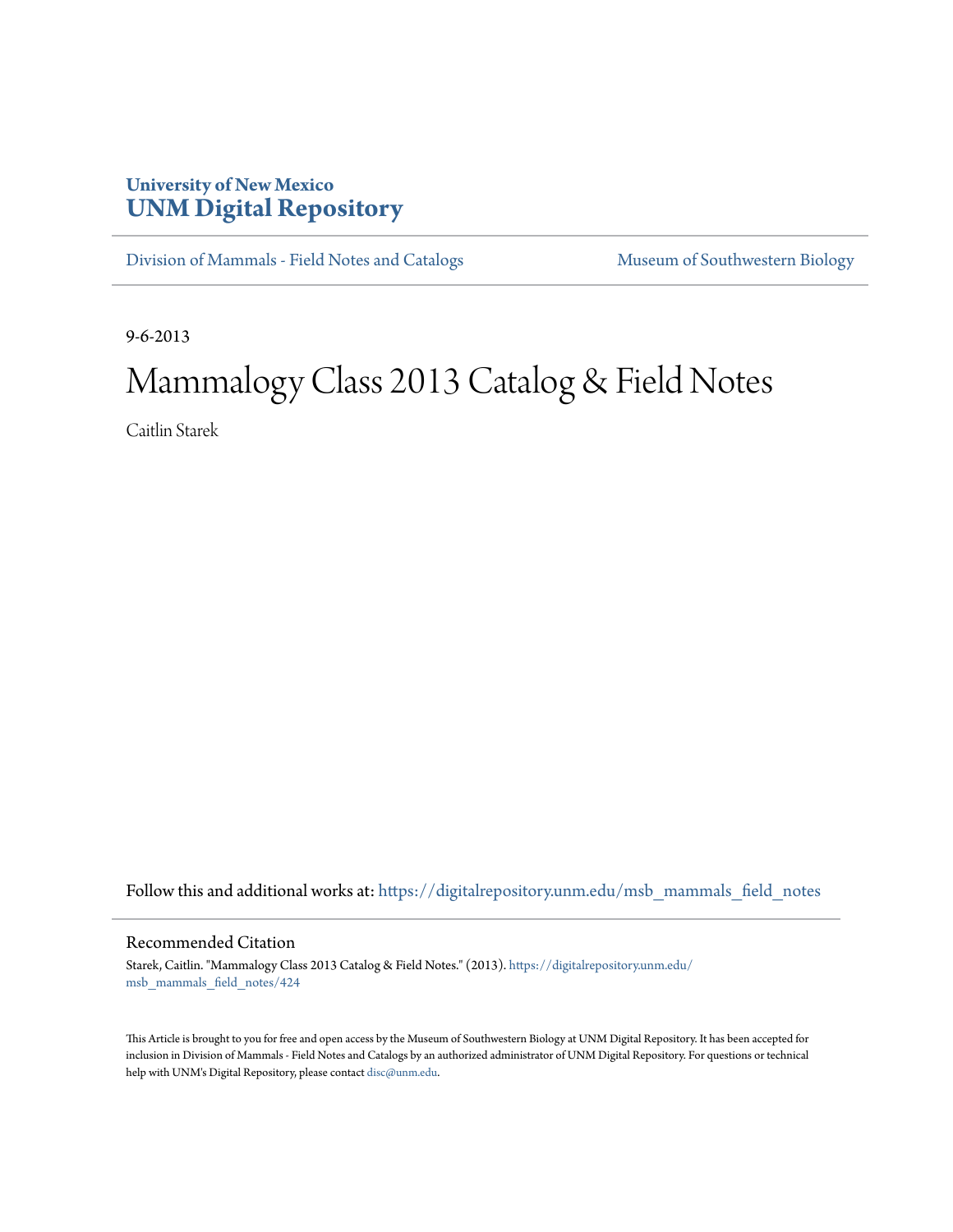|                                | $-1.4\sqrt{100}$<br>ていつ               |
|--------------------------------|---------------------------------------|
|                                |                                       |
|                                | Field Journal Field Trip #1           |
|                                | September 6-8 2013                    |
|                                |                                       |
|                                | Lele Left UNM Campus at approximately |
|                                | 12 pm Friday Sept. Co, headed         |
|                                | S on I40 until we reached             |
|                                | Socomo where we stopped for           |
|                                | Lunch. We reached the Ladder          |
|                                | Ranch between 3pm & 4 pm +hat         |
|                                | afternoon                             |
|                                | The campoite was in a riparian        |
|                                | area, dominant plant species were     |
|                                | cottonweads and grasses.              |
|                                | Officially designated Locality:       |
|                                | USA; NM; Sierra CO; Ladder Ranch      |
| $\mathcal{P}_{\mathcal{A}}(t)$ | 7.5 km N Animas Peak ; elev 1610      |
|                                | <u>lat: 33.03616</u> Long:-107.5283   |
|                                | Weather was dear and sunny            |
|                                | the first day. The second day         |
|                                | there was a brief period of           |
|                                | wind and rain.                        |
|                                | We set our first trap line            |
|                                | the attenson of Scpt. Ce. I was       |
|                                | working with Briana Upton and         |
|                                | April Chavez. We used 76 shermans     |
|                                | and 40 snaptraps. On the morning      |
|                                | of sept. 7 with had I capture         |
|                                | which uses a Nestoma albigula.        |
|                                | During the day while re-vating        |
|                                | our traps we captured a skink         |
|                                |                                       |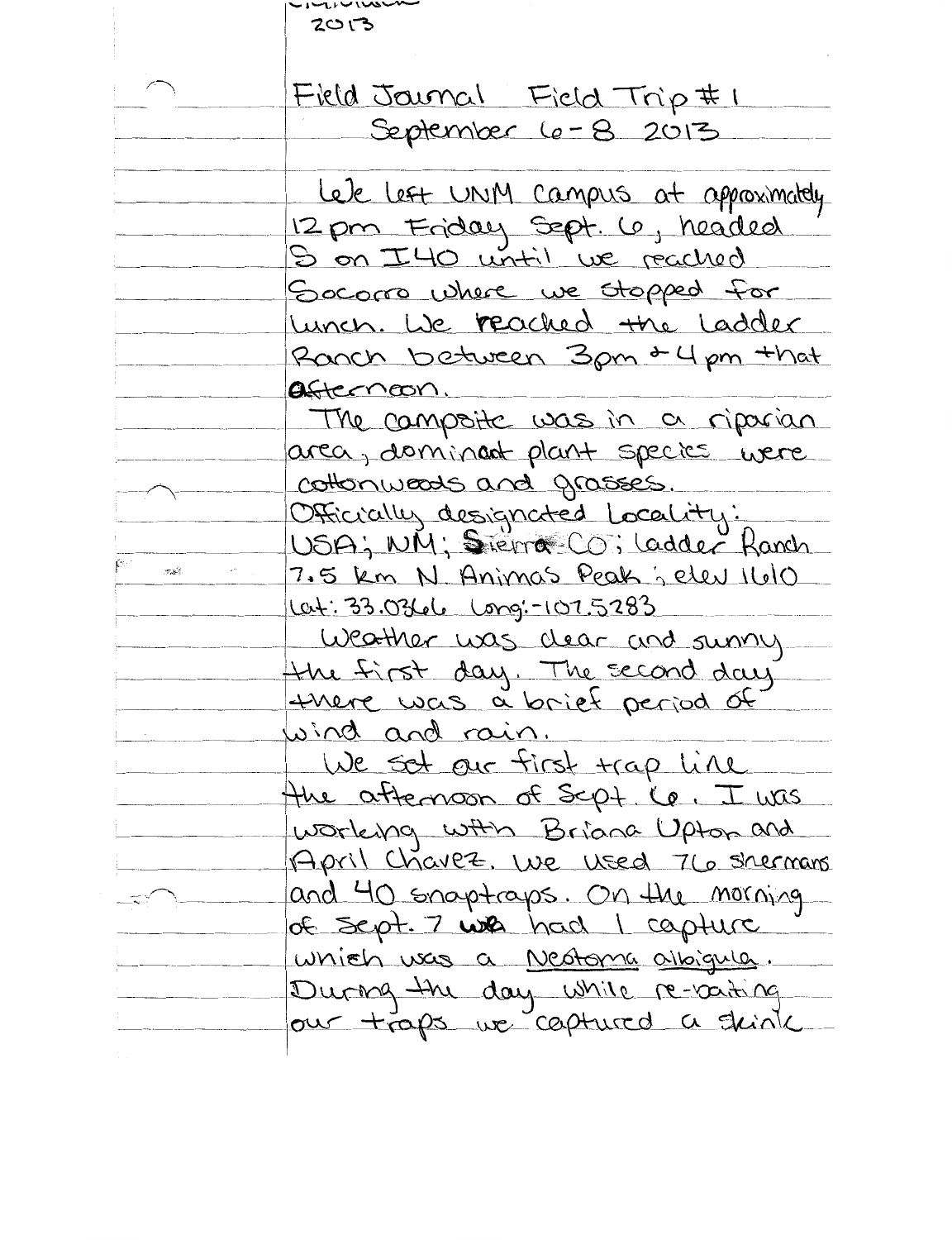$\sim$   $\mu$  $2013$ in a snap trap. On the second morning (Sept. 8) we had 5 captures: 2 Nectorna albigula, 2 Peromyocus boylic, and I peromyscus Leucopus. Our trapline was in a riponian area, directly clong the creek. The overstory was primarily cottonward and the understory was primarily grass, atthough in some areas it was only cand and deloris. Lie Left Sunday Sept 8 at<br>apposinately 11:30 AM and stopped for gas in las lunas. We arrived pack on UNM campus at appoximately 3:45 pm that afternoon. Kobert Scott Christine Meadows Mitch Lowery Catalina Tome Catalina Zone Hpril M. Chavez  $U_{Q\Lambda}$ 20 Brianna Upten Bri Jeva teypper Tara Templeman Clean breez of Montoy Courmey L. Montoya Lori Bibble Julie Lanna Elizabeth Dickerson Elizabeth Urzyla Osterried U. Oskr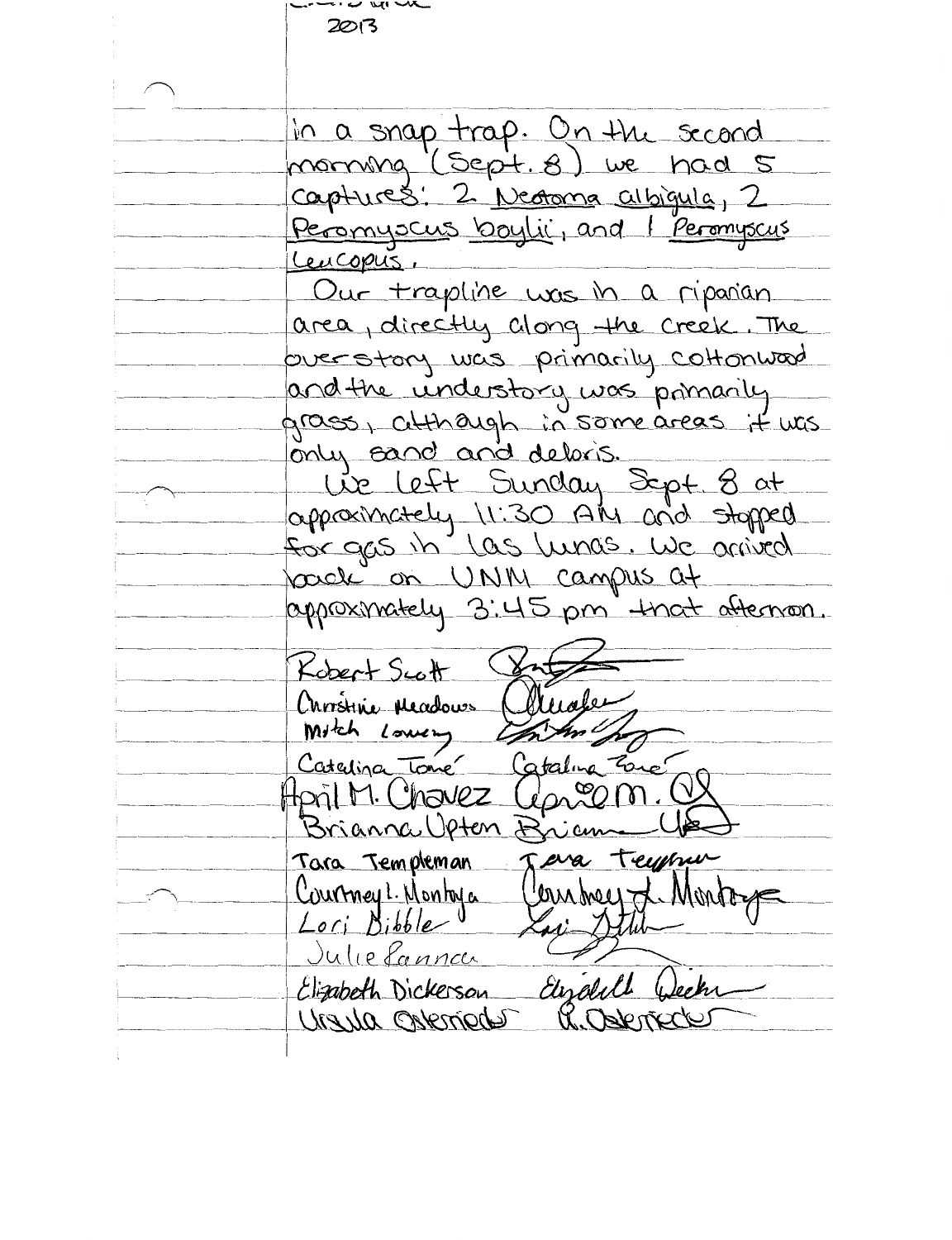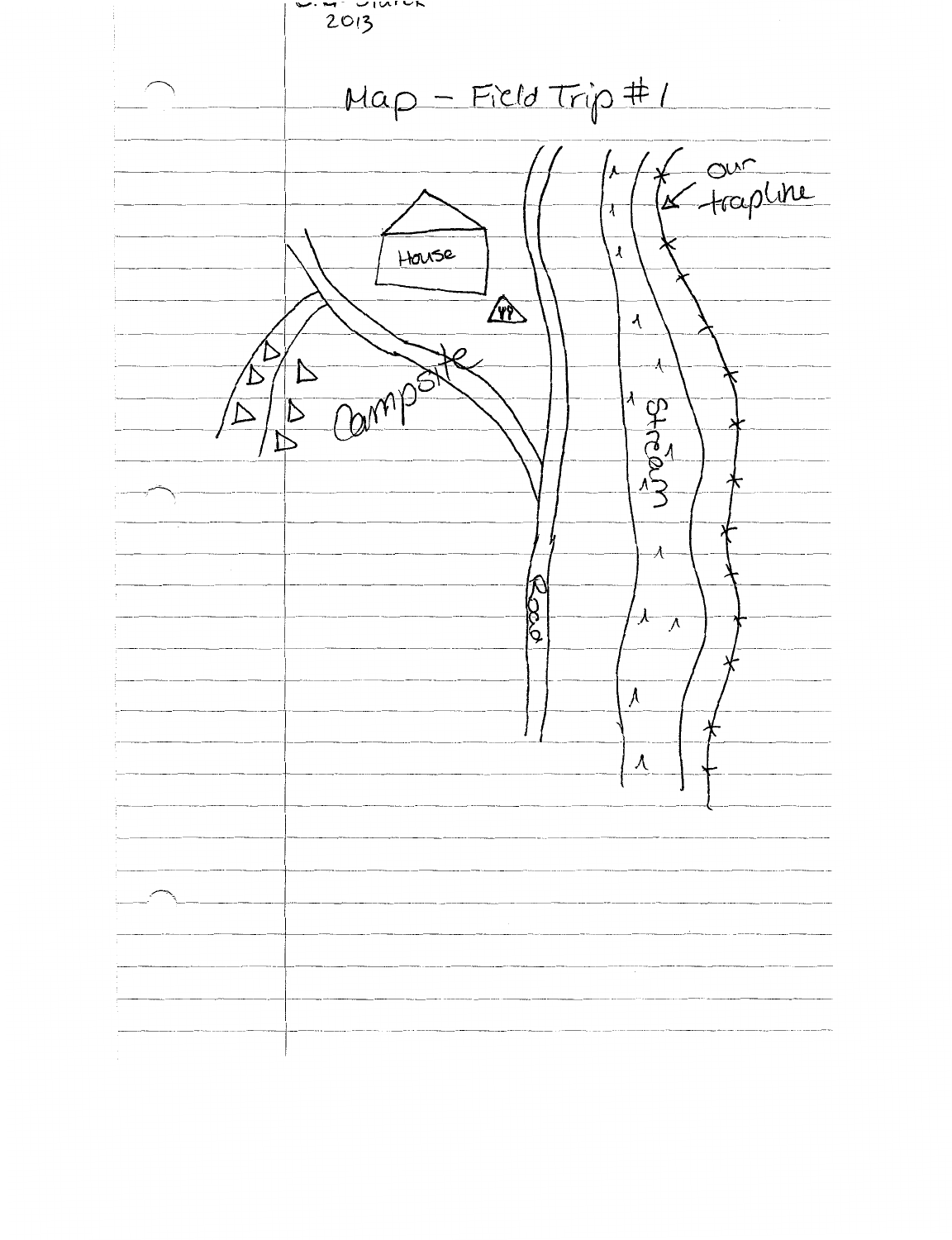| <u>.a.unve</u>                                                                             |
|--------------------------------------------------------------------------------------------|
| 2013                                                                                       |
|                                                                                            |
| Field Journal Field Trip #2<br>October 10-11 2013                                          |
|                                                                                            |
|                                                                                            |
| We left UNM campus at approximately                                                        |
| 10:40 AM Thursday Oct. 10, headed                                                          |
| Satth on I40 until we reached                                                              |
| Socorro Where we stopped for lunch.                                                        |
| We reached the Gila wilderness                                                             |
| at approximately 3:30 pm that                                                              |
| aftemoon.                                                                                  |
| The campaite was in a riparian                                                             |
| area, dominant plant species were                                                          |
| cottonwards, ponderosa pines, and                                                          |
| grasses. Overstory: 6 understory: 3                                                        |
| Officially designated Locality:                                                            |
|                                                                                            |
| Grant Co; 20.9 km N of Minibes;                                                            |
| oilong Minibres river in Cooney Canoni<br>elev 2091 m i Lat: N33.04486; Long: w-1079168    |
|                                                                                            |
| Weather was dear and sunny                                                                 |
|                                                                                            |
| during the day and temperatures<br>were belau freezing at night.<br>We set ar trapline the |
|                                                                                            |
| afternoon of Oct. 10. I was                                                                |
| working with Elizabeth (EMD).                                                              |
| We set 40 stermans and 40                                                                  |
| snaptraps. On the morning of Oct.                                                          |
| 11 we had 4 captures-all                                                                   |
| Peromiscus.                                                                                |
|                                                                                            |
|                                                                                            |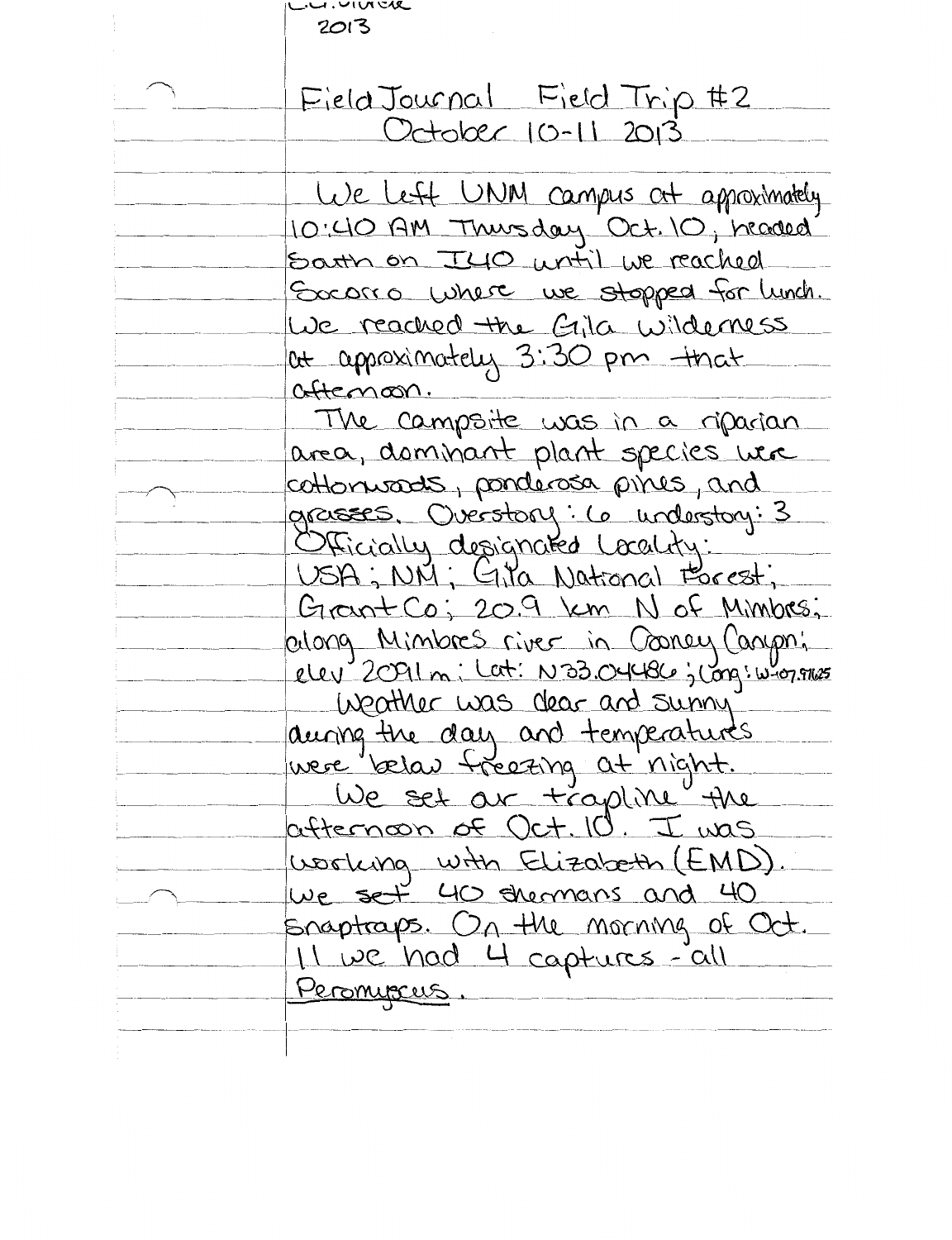Concerta  $2013$ We also assisted Bayan Miclean in nets we set up were in a riparian area with a rockly understory cottonwoods and ponderoso pines.<br>During the night, we caught<br>2 bats, I Lasiurus cinereus and 1 Myotis volans. I Left Friday between 3pm and 4pm due to an injury and<br>arrived book at UNM campus<br>at approximately 8:30 pm Oct.11.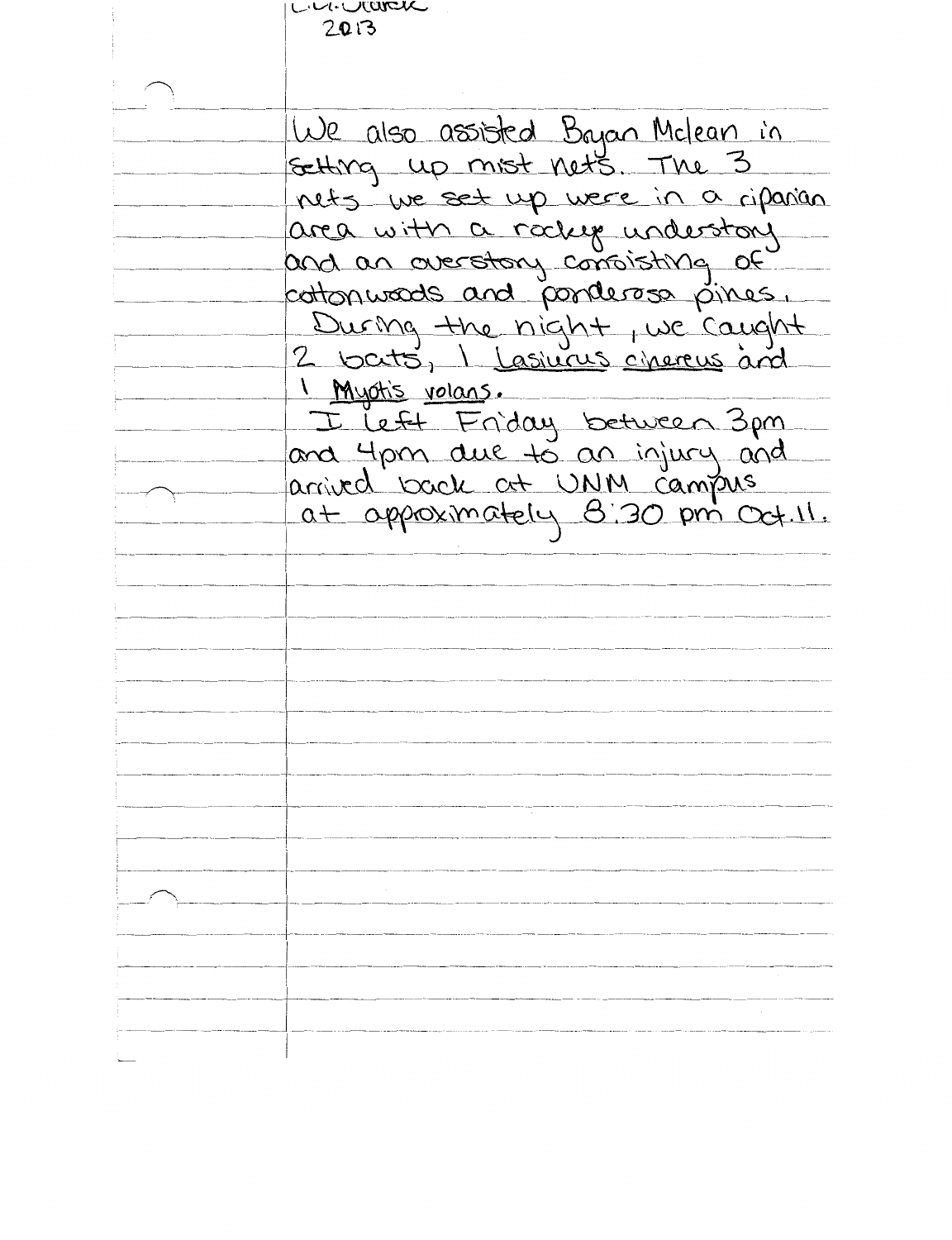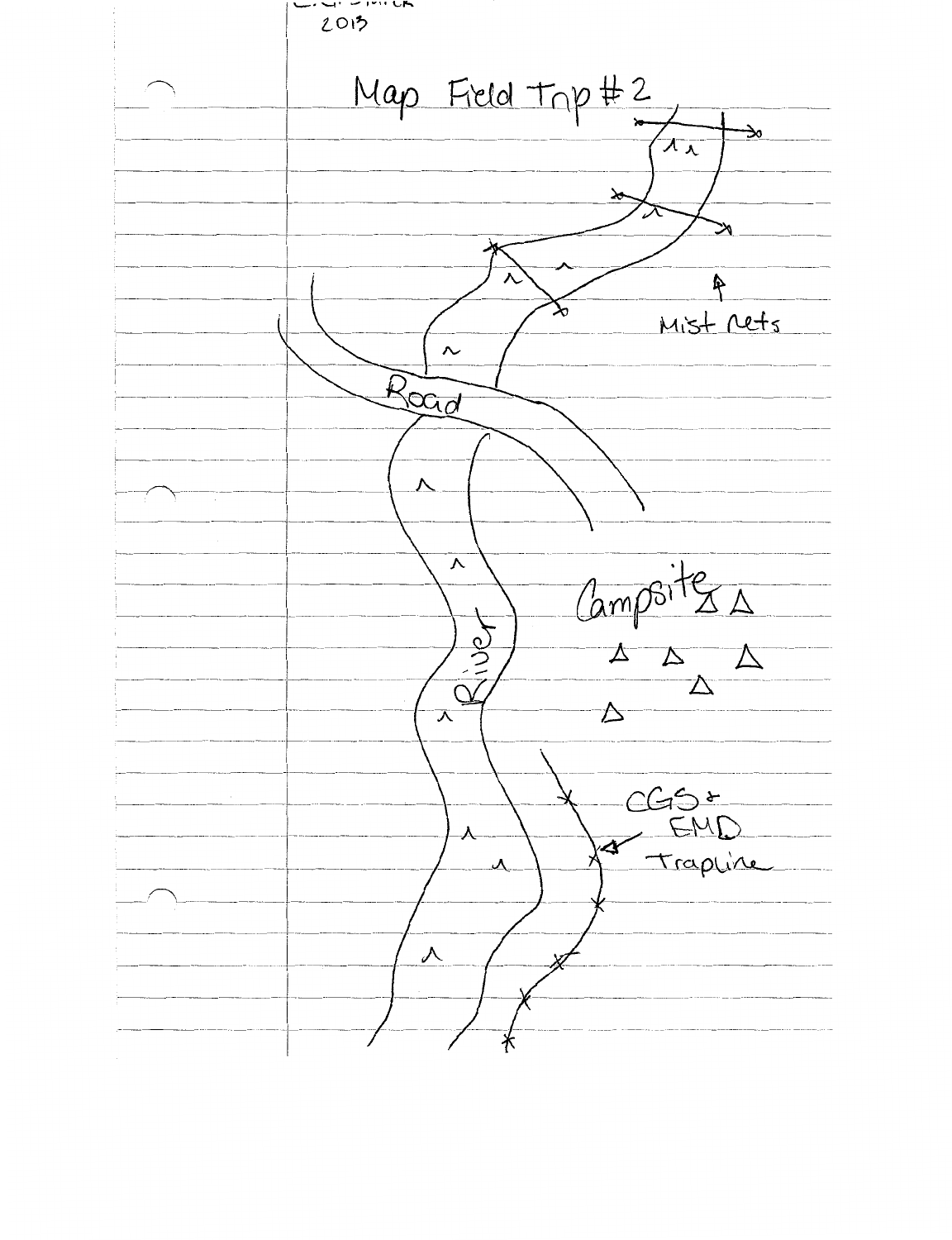|          | .u.vur<br>2013                                                                                                                                                                                                                                                        |
|----------|-----------------------------------------------------------------------------------------------------------------------------------------------------------------------------------------------------------------------------------------------------------------------|
|          | Catalogue                                                                                                                                                                                                                                                             |
| $CS$ OOI | Dipodomys                                                                                                                                                                                                                                                             |
| 002      | Neotoma albigula 9 seult dar, 2 entagos lett<br>USA; NM; Biera Co; Ladder Ranch<br>7.5km N. Animas Deak; elev 1610;<br>Lat: 33.03660, long: -107.5283<br>7 sept. 2013 skin + skel + +issue<br>325 - 141 - 32 - 29 = 155 g NK 216758                                   |
| 03       | <u>Lasiurus cinereus</u> 7 no pisc<br>USA; NM; Grant Co; Gila NF 20.9 km<br>N. Minbres, along Minbres River in<br>Cooney Canyon; des 2091 m; Lat:<br>N 33.04486; Long: W-107.97625<br>11 0ct. 2013 Skin + skel + tissue<br>No moasurements NK 233510                  |
|          | 004 <u>Callospermophilus</u> Lateralis 7 CSN plsc=0<br>USA; NM; Sandoval co; Santa Fe NF;<br>Lake Fork Canyon along Rio Cebolla and<br>FR 376; elev 2385 m; Lat: N35.859732<br>Long: W-106.731644<br>28 Aug. 2013 Skin + skel + tissue<br>274-87-44-20=241g NK 232900 |